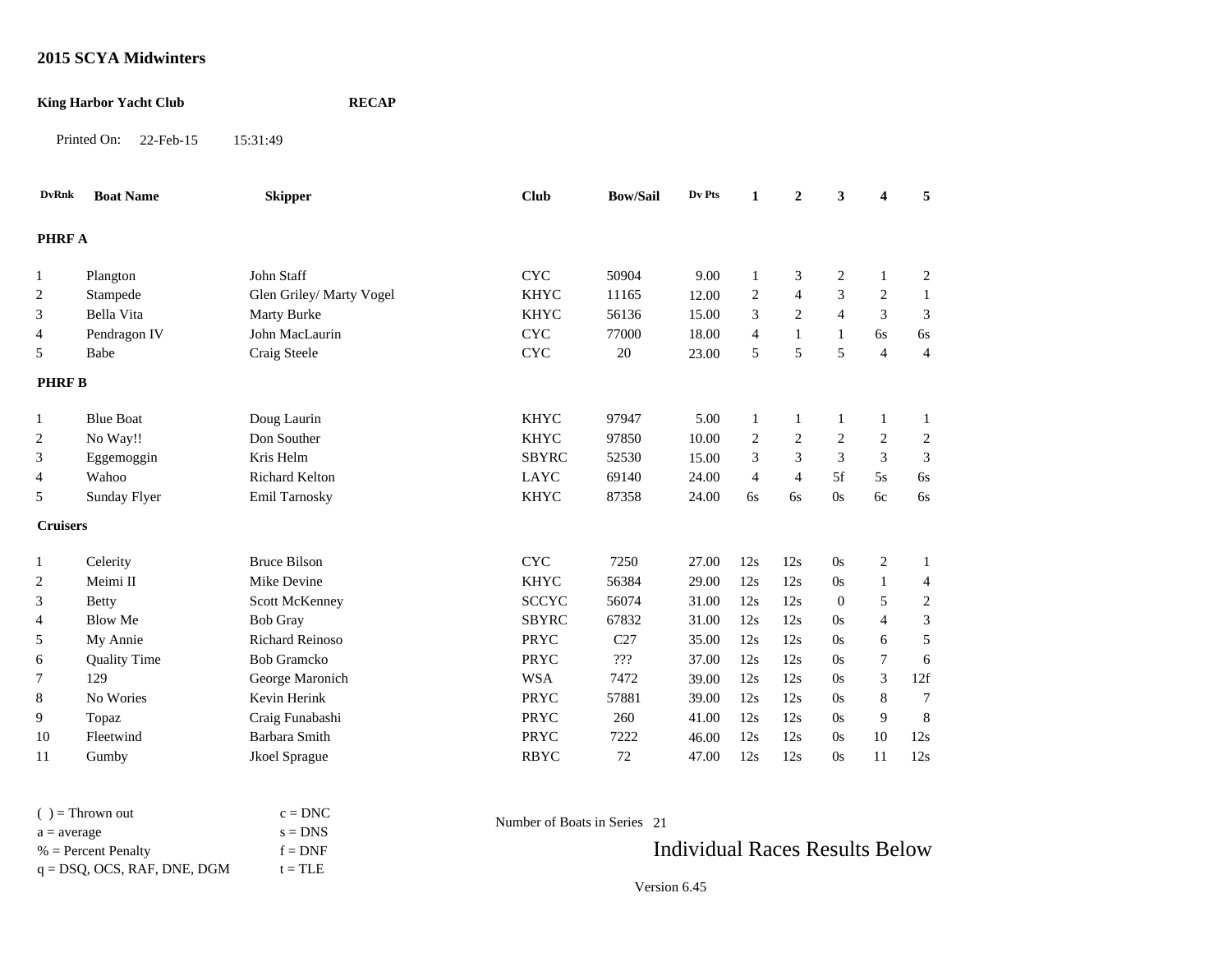#### **King Harbor Yacht Club**

Race Date: 21 Feb 201

Wind Speed: 8-11 kn

#### PRO: Debbie Helling

|               | Div            | OvAl           |                            |                  |                               |               | Finish      | <b>Elapsed</b> | <b>Corrected</b> |                  |                                |
|---------------|----------------|----------------|----------------------------|------------------|-------------------------------|---------------|-------------|----------------|------------------|------------------|--------------------------------|
|               | <u>Rank</u>    |                | Rank Sail No.              | <b>Boat Name</b> | Owner / Skipper               | <b>Rating</b> | <b>Time</b> | <b>Time</b>    | <b>Time</b>      | <b>Boat Type</b> | $\frac{\text{Club}}{\text{C}}$ |
| PHRF A        |                |                |                            | Time on Time /   | <b>Start Time 12:05:00</b>    |               |             |                |                  |                  |                                |
|               |                |                | 50904                      | Plangton         | John Staff                    | 66            | 12:53:57    | 00:48:57       | 00:51:39         | Viper 830        | <b>CYC</b>                     |
|               | 2              | 3              | 11165                      | Stampede         | Glen Griley/ Marty Vogel      | 42            | 12:52:44    | 00:47:44       | 00:52:25         | J 111            | <b>KHYC</b>                    |
|               | 3              | 5              | 56136                      | Bella Vita       | Marty Burke                   | 75            | 12:57:48    | 00:52:48       | 00:54:55         | Ben 36.7         | <b>KHYC</b>                    |
|               | 4              | $\overline{7}$ | 77000                      | Pendragon IV     | John MacLaurin                | $-54$         | 12:47:25    | 00:42:25       | 00:55:35         | Davidson 52      | <b>CYC</b>                     |
|               | 5              | 8              | 20                         | Babe             | Craig Steele                  | 54            | 12:59:59    | 00:54:59       | 00:59:10         | Farr 30          | <b>CYC</b>                     |
| <b>PHRF B</b> |                |                |                            | Time on Time /   | Start Time 12:10:00           |               |             |                |                  |                  |                                |
|               |                | $\overline{2}$ | 97947                      | <b>Blue Boat</b> | Doug Laurin                   | 150           | 13:06:26    | 00:56:26       | 00:52:24         | Martin 242       | <b>KHYC</b>                    |
|               | 2              | $\overline{4}$ | 97850                      | No Way!!         | Don Souther                   | 138           | 13:07:50    | 00:57:50       | 00:54:38         | $B-25$           | <b>KHYC</b>                    |
|               | 3              | 6              | 52530                      | Eggemoggin       | Kris Helm                     | 138           | 13:08:20    | 00:58:20       | 00:55:07         | J 30             | <b>SBYRC</b>                   |
|               | $\overline{4}$ | 9              | 69140                      | Wahoo            | Richard Kelton                | 87            | 13:10:04    | 01:00:04       | 01:01:18         | Sav 33           | LAYC                           |
|               |                |                |                            |                  |                               |               |             |                |                  |                  |                                |
|               |                |                | <b>Questions?</b> Contact: |                  | Dick Reinhardt (310) 376-2459 |               |             |                |                  |                  |                                |
| Printed On:   |                | 21-Feb-2015    | 15:17:24                   |                  | Number of boats Scored 9      | Version 6.45  |             |                |                  |                  |                                |

Scoring Program by Quick Score - For **Program Information visit www.QuickScoreRace.com** or Email dan.hollands@gmail.com

Do **NOT** contact Quick Score about the results of this Race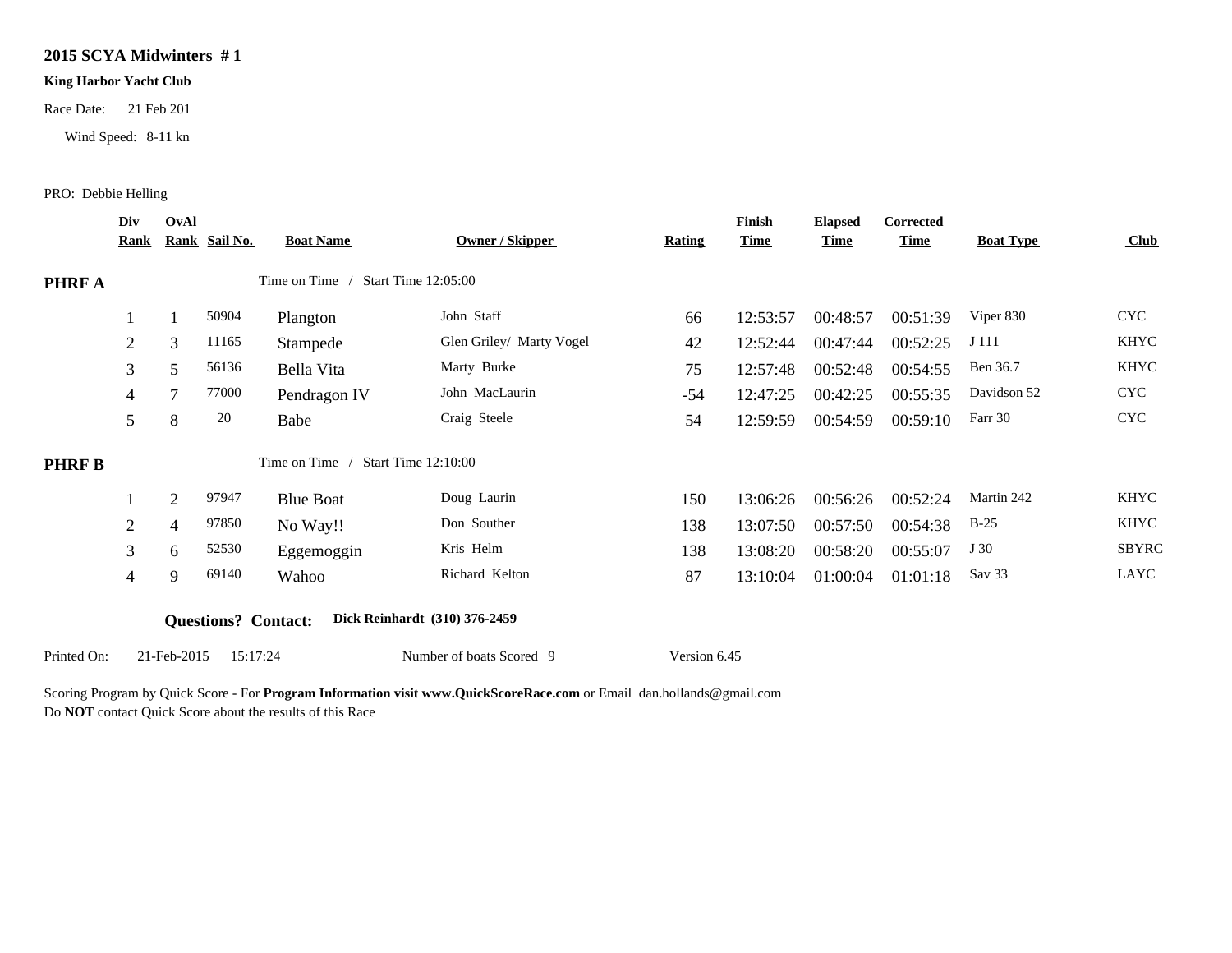#### **King Harbor Yacht Club**

Race Date: 21 Feb 201

Wind Speed: 8-11 kn

#### PRO: Debbie Helling

|              | Div            | OvAl           |                            |                                    |                               |               | Finish      | <b>Elapsed</b> | Corrected   |                  |             |
|--------------|----------------|----------------|----------------------------|------------------------------------|-------------------------------|---------------|-------------|----------------|-------------|------------------|-------------|
|              | <b>Rank</b>    |                | Rank Sail No.              | <b>Boat Name</b>                   | Owner / Skipper               | <b>Rating</b> | <b>Time</b> | <b>Time</b>    | <b>Time</b> | <b>Boat Type</b> | Club        |
| PHRF A       |                |                |                            | Time on Time / Start Time 13:10:00 |                               |               |             |                |             |                  |             |
|              |                | 5              | 77000                      | Pendragon IV                       | John MacLaurin                | $-54$         | 14:04:33    | 00:54:33       | 01:11:29    | Davidson 52      | <b>CYC</b>  |
|              | 2              | 6              | 56136                      | Bella Vita                         | Marty Burke                   | 75            | 14:20:33    | 01:10:33       | 01:13:22    | Ben 36.7         | <b>KHYC</b> |
|              | 3              | $\overline{7}$ | 50904                      | Plangton                           | John Staff                    | 66            | 14:19:43    | 01:09:43       | 01:13:34    | Viper 830        | <b>CYC</b>  |
|              | $\overline{4}$ | 8              | 11165                      | Stampede                           | Glen Griley/ Marty Vogel      | 42            | 14:17:49    | 01:07:49       | 01:14:28    | J 111            | <b>KHYC</b> |
|              | 5              | 9              | 20                         | Babe                               | Craig Steele                  | 54            | 14:19:26    | 01:09:26       | 01:14:43    | Farr 30          | <b>CYC</b>  |
| <b>PHRFB</b> |                |                |                            | Time on Time / Start Time 13:20:00 |                               |               |             |                |             |                  |             |
|              |                |                | 97947                      | <b>Blue Boat</b>                   | Doug Laurin                   | 150           | 14:15:46    | 00:55:46       | 00:51:47    | Martin 242       | <b>KHYC</b> |
|              | $\overline{2}$ | $\mathfrak{2}$ | 97850                      | No Way!!                           | Don Souther                   | 138           | 14:16:45    | 00:56:45       | 00:53:37    | $B-25$           | <b>KHYC</b> |
|              | 3              | 3              | 52530                      | Eggemoggin                         | Kris Helm                     | 138           | 14:19:02    | 00:59:02       | 00:55:46    | J 30             | SBYRC       |
|              | 4              | $\overline{4}$ | 69140                      | Wahoo                              | Richard Kelton                | 87            | 14:15:30    | 00:55:30       | 00:56:38    | Sav 33           | LAYC        |
|              |                |                | <b>Questions?</b> Contact: |                                    | Dick Reinhardt (310) 376-2459 |               |             |                |             |                  |             |
| Printed On:  |                | 21-Feb-2015    | 15:20:36                   |                                    | Number of boats Scored 9      | Version 6.45  |             |                |             |                  |             |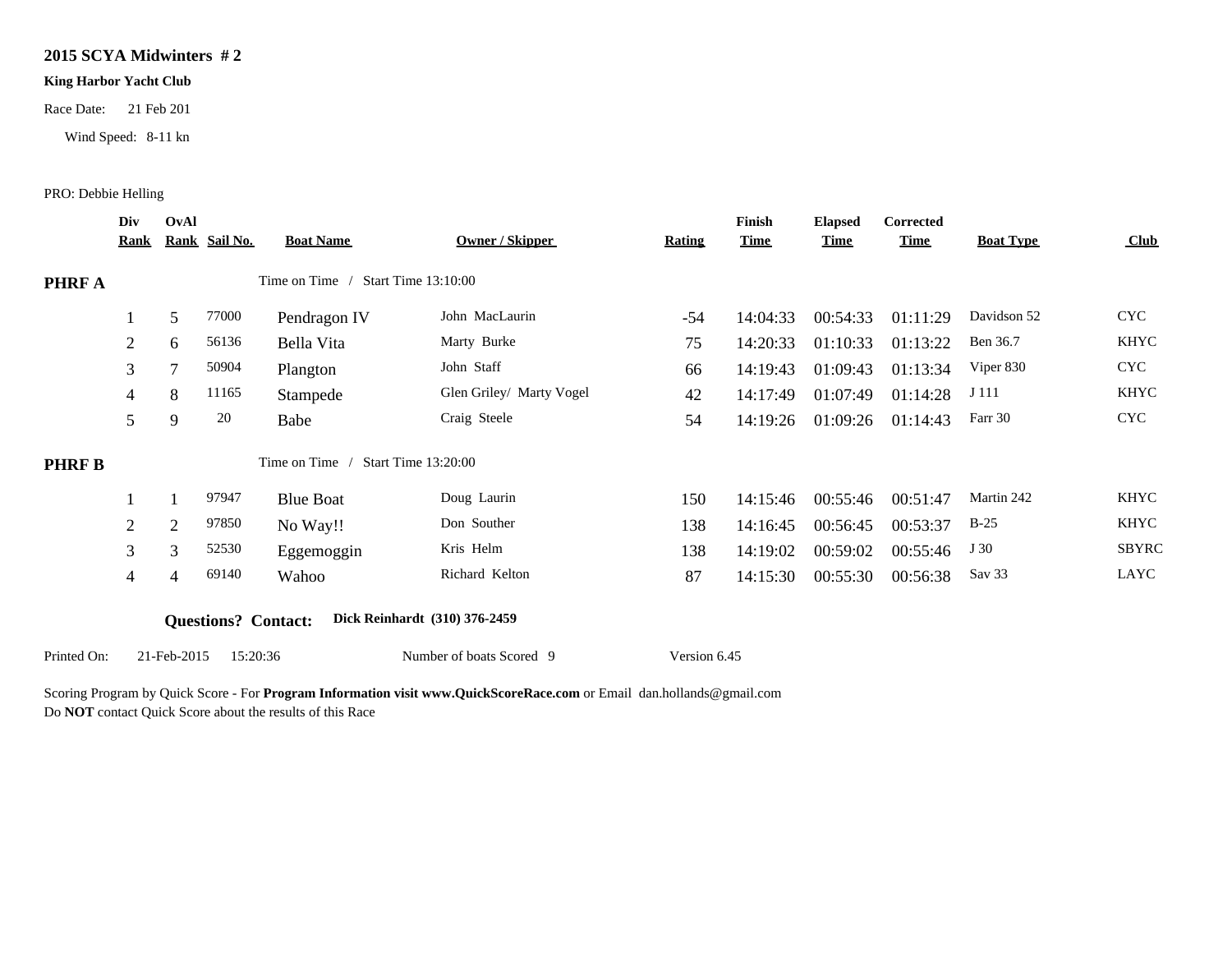#### **King Harbor Yacht Club**

Race Date: 21 Feb 201

Wind Speed: 8-11 kn

#### PRO: Debbie Helling

|               | Div<br><u>Rank</u> | OvAl           | Rank Sail No.              | <b>Boat Name</b>                   | Owner / Skipper               | <b>Rating</b> | Finish<br><b>Time</b> | <b>Elapsed</b><br><b>Time</b> | Corrected<br><b>Time</b> | <b>Boat Type</b> | $\frac{\text{Club}}{\text{C}}$ |
|---------------|--------------------|----------------|----------------------------|------------------------------------|-------------------------------|---------------|-----------------------|-------------------------------|--------------------------|------------------|--------------------------------|
| PHRF A        |                    |                |                            | Time on Time / Start Time 14:35:00 |                               |               |                       |                               |                          |                  |                                |
|               |                    | $\overline{2}$ | 77000                      | Pendragon IV                       | John MacLaurin                | $-54$         | 15:26:03              | 00:51:03                      | 01:06:54                 | Davidson 52      | <b>CYC</b>                     |
|               | 2                  | 4              | 50904                      | Plangton                           | John Staff                    | 66            | 15:39:09              | 01:04:09                      | 01:07:41                 | Viper 830        | <b>CYC</b>                     |
|               | 3 <sup>1</sup>     | 5              | 11165                      | Stampede                           | Glen Griley/ Marty Vogel      | 42            | 15:36:54              | 01:01:54                      | 01:07:58                 | J 111            | <b>KHYC</b>                    |
|               | 4                  | 6              | 56136                      | Bella Vita                         | Marty Burke                   | 75            | 15:41:18              | 01:06:18                      | 01:08:57                 | Ben 36.7         | KHYC                           |
|               | 5                  | 7              | 20                         | Babe                               | Craig Steele                  | 54            | 15:42:52              | 01:07:52                      | 01:13:02                 | Farr 30          | <b>CYC</b>                     |
| <b>PHRF B</b> |                    |                |                            | Time on Time /                     | Start Time 14:40:00           |               |                       |                               |                          |                  |                                |
|               |                    |                | 97947                      | <b>Blue Boat</b>                   | Doug Laurin                   | 150           | 15:48:42              | 01:08:42                      | 01:03:48                 | Martin 242       | <b>KHYC</b>                    |
|               | 2                  | 3              | 97850                      | No Way!!                           | Don Souther                   | 138           | 15:51:23              | 01:11:23                      | 01:07:26                 | $B-25$           | <b>KHYC</b>                    |
|               | 3                  | 8              | 52530                      | Eggemoggin                         | Kris Helm                     | 138           | 15:59:52              | 01:19:52                      | 01:15:27                 | J 30             | <b>SBYRC</b>                   |
| <b>DNF</b>    | 5                  | 10             | 69140                      | Wahoo                              | Richard Kelton                | 87            |                       |                               |                          | Sav 33           | LAYC                           |
|               |                    |                | <b>Questions?</b> Contact: |                                    | Dick Reinhardt (310) 376-2459 |               |                       |                               |                          |                  |                                |
| Printed On:   |                    | 21-Feb-2015    | 16:33:08                   |                                    | Number of boats Scored 9      | Version 6.45  |                       |                               |                          |                  |                                |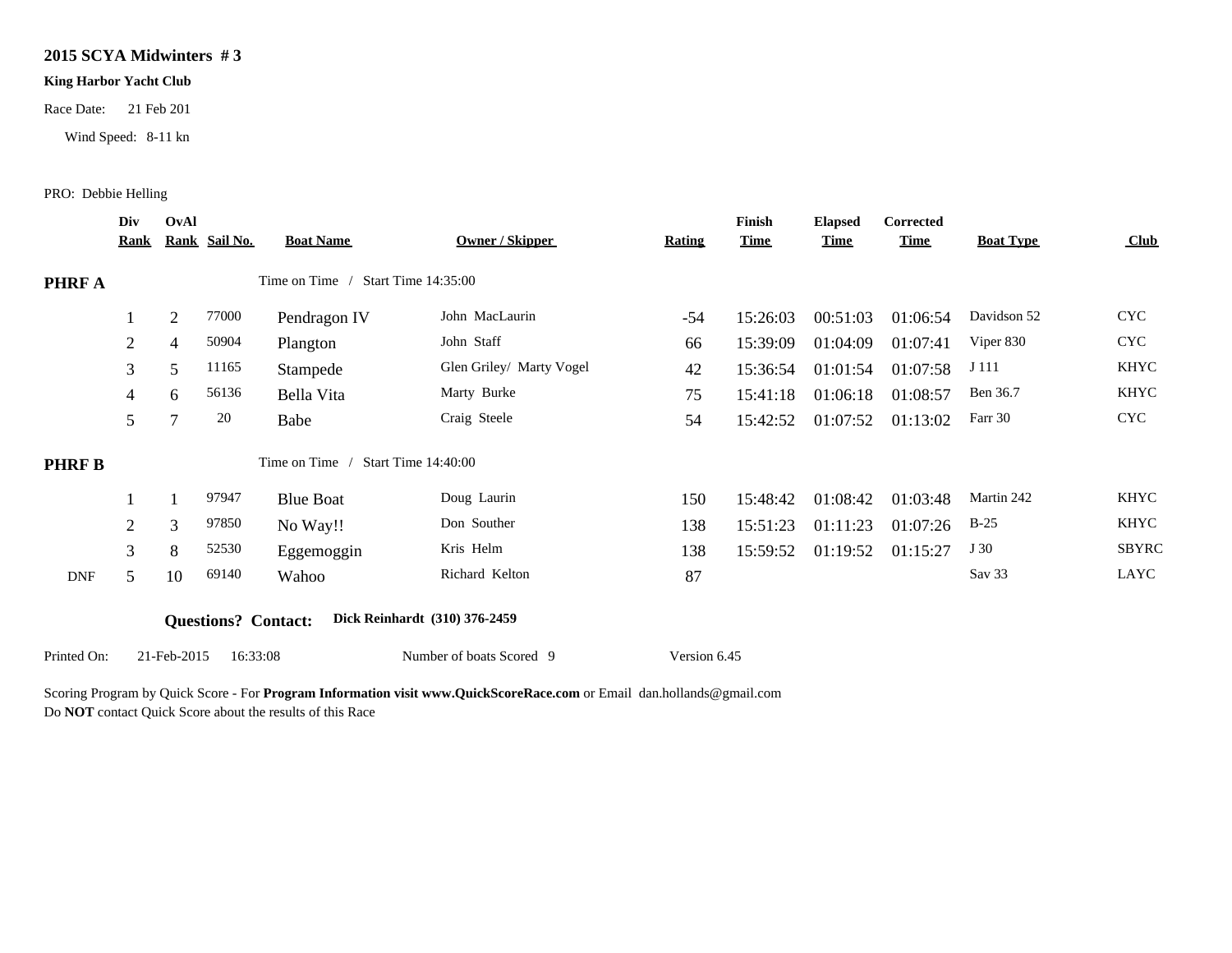### **King Harbor Yacht Club**

Race Date: 22 Feb 201

Wind Speed: 6-9 kn

### PRO: DEBBIE HELLING

|                 | Div<br><u>Kank</u> | OvAl           | Rank Sail No.                    | <b>Boat Name</b>                   | <b>Owner / Skipper</b>   | <b>Rating</b> | Finish<br><b>Time</b> | <b>Elapsed</b><br><b>Time</b> | Corrected<br><u>Time</u> | <b>Boat Type</b> | Club                      |
|-----------------|--------------------|----------------|----------------------------------|------------------------------------|--------------------------|---------------|-----------------------|-------------------------------|--------------------------|------------------|---------------------------|
| <b>PHRF A</b>   |                    |                |                                  | Time on Time / Start Time 12:00:00 |                          |               |                       |                               |                          |                  |                           |
|                 |                    | 11             | 50904                            | Plangton                           | John Staff               | 66            | 12:42:46              | 00:42:46                      | 00:45:08                 | Viper 830        | $\ensuremath{\text{CYC}}$ |
|                 | $\overline{c}$     | 12             | 11165                            | Stampede                           | Glen Griley/ Marty Vogel | 42            | 12:41:40              | 00:41:40                      | 00:45:45                 | J 111            | <b>KHYC</b>               |
|                 | 3                  | 15             | 56136                            | Bella Vita                         | Marty Burke              | 75            | 12:45:57              | 00:45:57                      | 00:47:47                 | Ben 36.7         | <b>KHYC</b>               |
|                 | 4                  | 16             | 20                               | Babe                               | Craig Steele             | 54            | 12:44:53              | 00:44:53                      | 00:48:18                 | Farr 30          | <b>CYC</b>                |
| <b>DNS</b>      | 6                  | 21             | 77000                            | Pendragon IV                       | John MacLaurin           | $-54$         |                       |                               |                          | Davidson 52      | $\ensuremath{\text{CYC}}$ |
| <b>PHRF B</b>   |                    |                |                                  | Time on Time / Start Time 12:05:00 |                          |               |                       |                               |                          |                  |                           |
|                 |                    | 14             | 97947                            | <b>Blue Boat</b>                   | Doug Laurin              | 150           | 12:55:58              | 00:50:58                      | 00:47:20                 | Martin 242       | <b>KHYC</b>               |
|                 | $\overline{2}$     | 17             | 97850                            | No Way!!                           | Don Souther              | 138           | 12:56:28              | 00:51:28                      | 00:48:37                 | $B-25$           | <b>KHYC</b>               |
|                 | 3                  | 18             | 52530                            | Eggemoggin                         | Kris Helm                | 138           | 12:57:31              | 00:52:31                      | 00:49:37                 | J 30             | <b>SBYRC</b>              |
| <b>DNS</b>      | 5                  | 21             | 69140                            | Wahoo                              | Richard Kelton           | 87            |                       |                               |                          | Sav 33           | LAYC                      |
| <b>Cruisers</b> |                    |                |                                  | Time on Time / Start Time 12:10:00 |                          |               |                       |                               |                          |                  |                           |
|                 |                    | $\mathbf{1}$   | 56384                            | Meimi II                           | Mike Devine              | 275           | 12:57:53              | 00:47:53                      | 00:37:44                 | ColChal 24       | <b>KHYC</b>               |
|                 | 2                  | $\overline{2}$ | 7250                             | Celerity                           | Bruce Bilson             | 114           | 12:48:43              | 00:38:43                      | 00:37:54                 | Cat 42           | <b>CYC</b>                |
|                 | 3                  | 3              | 7472                             | 129                                | George Maronich          | 129           | 12:50:44              | 00:40:44                      | 00:39:00                 | Cat 42           | <b>WSA</b>                |
|                 | 4                  | 4              | 67832                            | <b>Blow Me</b>                     | Bob Gray                 | 192           | 12:55:00              | 00:45:00                      | 00:39:25                 | Mrogan 27        | <b>SBYRC</b>              |
|                 | 5                  | 5              | 56074                            | <b>Betty</b>                       | Scott McKenney           | 139           | 12:52:13              | 00:42:13                      | 00:39:50                 | J 32             | <b>SCCYC</b>              |
|                 | 6                  | 6              | C27                              | My Annie                           | Richard Reinoso          | 240           | 12:58:43              | 00:48:43                      | 00:40:05                 | Cat 27           | PRYC                      |
|                 | 7                  | $\tau$         | $\mathbf{?}\mathbf{?}\mathbf{?}$ | <b>Quality Time</b>                | Bob Gramcko              | 216           | 12:57:56              | 00:47:56                      | 00:40:40                 | N/A              | PRYC                      |
|                 | 8                  | 8              | 57881                            | No Wories                          | Kevin Herink             | 246           | 13:00:16              | 00:50:16                      | 00:41:03                 | Lancer 30        | PRYC                      |
|                 | 9                  | 9              | 260                              | Topaz                              | Craig Funabashi          | 270           | 13:04:09              | 00:54:09                      | 00:42:55                 | Erickson 27      | PRYC                      |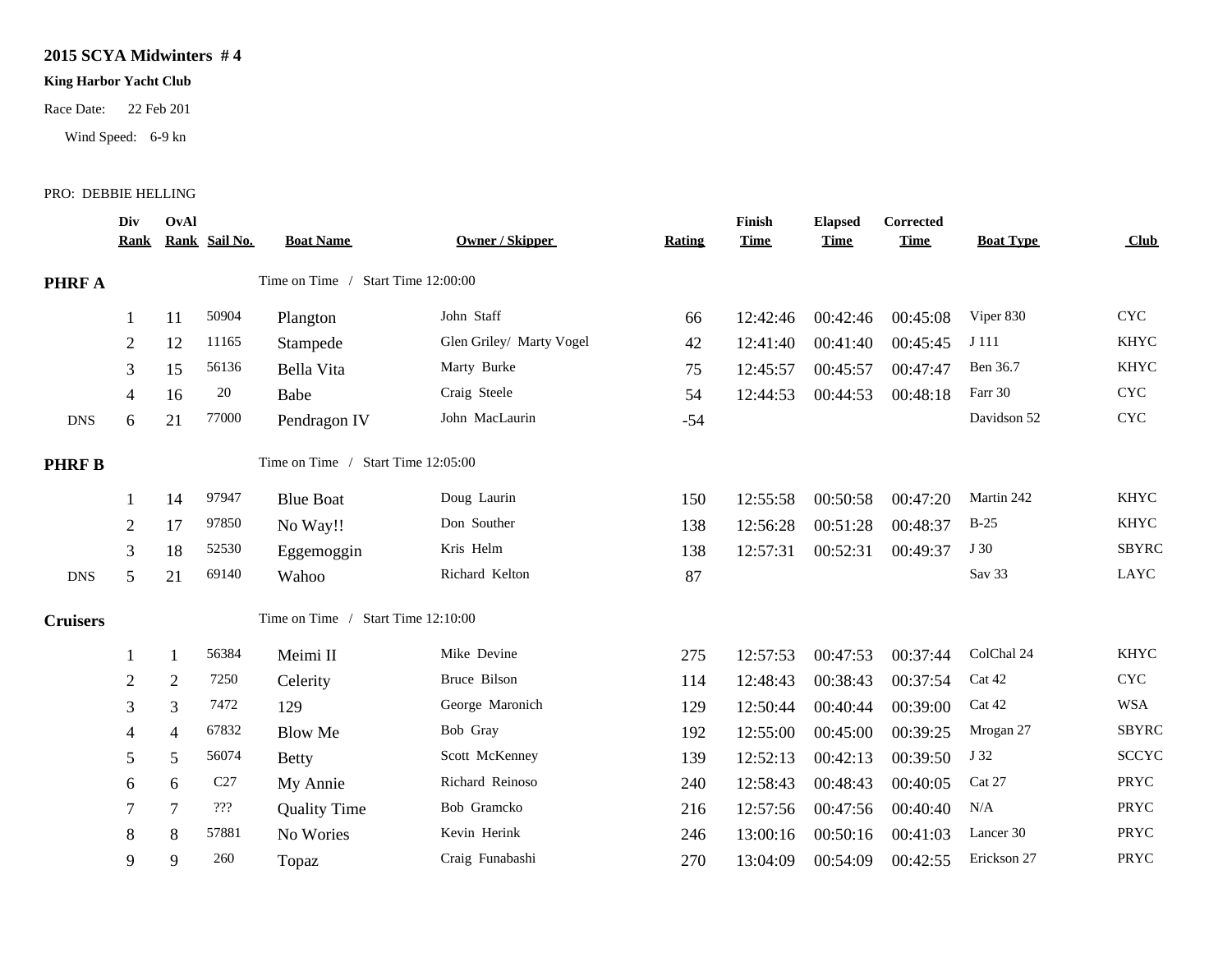|             | 10 | 10          | 7222                       | Fleetwind                     | Barbara Smith             | 216          | 13:01:58 | 00:51:58 | 00:44:06 | Cat 30 | PRYC        |
|-------------|----|-------------|----------------------------|-------------------------------|---------------------------|--------------|----------|----------|----------|--------|-------------|
|             | 11 | 13          | 72                         | Gumby                         | Jkoel Sprague             | 90           | 12:55:37 | 00:45:37 | 00:46:20 | J 92   | <b>RBYC</b> |
|             |    |             | <b>Questions? Contact:</b> | Dick Reinhardt (310) 376-2459 |                           |              |          |          |          |        |             |
| Printed On: |    | 22-Feb-2015 | 14:37:12                   |                               | Number of boats Scored 20 | Version 6.45 |          |          |          |        |             |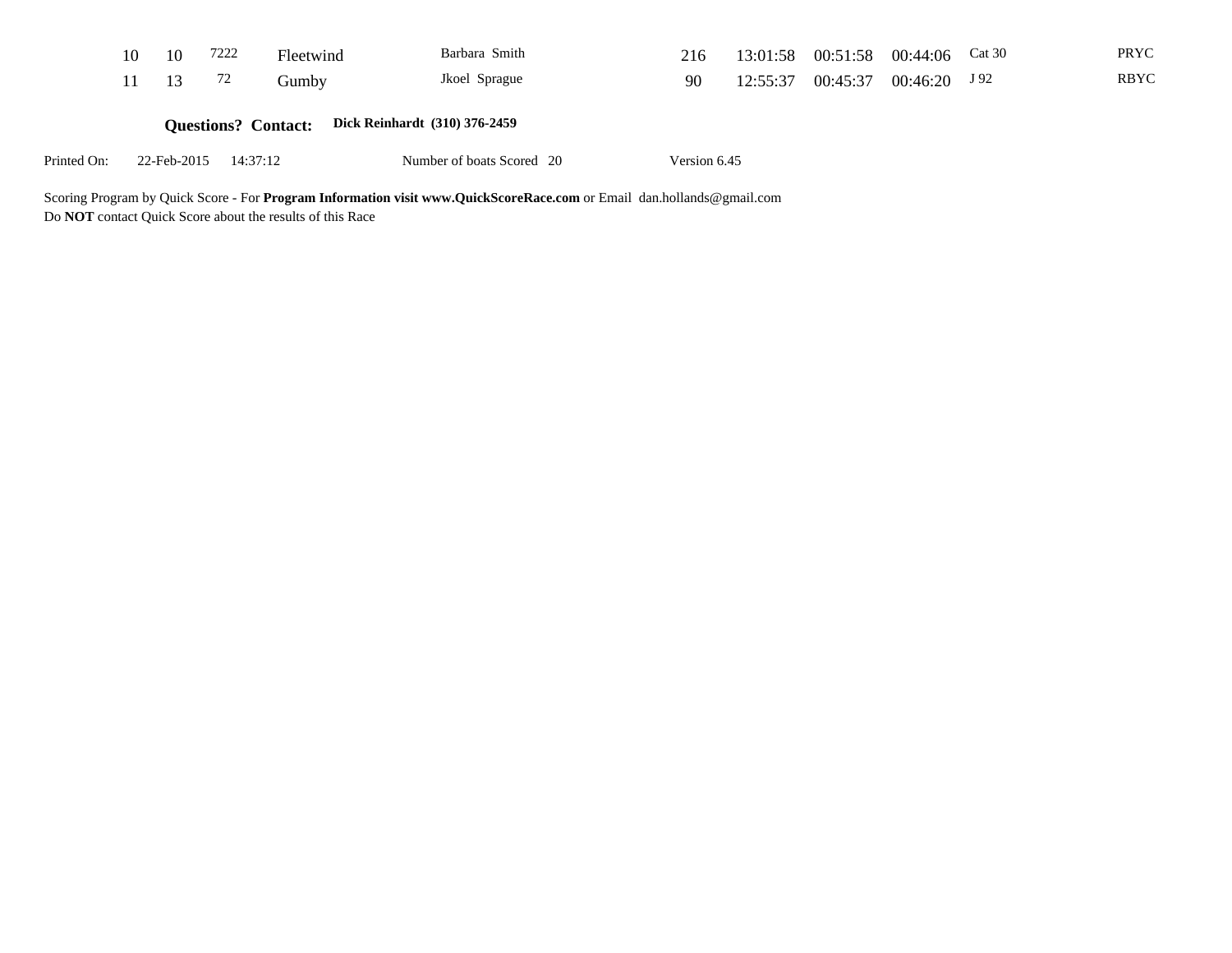## **King Harbor Yacht Club**

Race Date: 22 Feb 201

Wind Speed: 8-12 KN

#### PRO: DEBBIE HELLING

|                 | Div<br><u>Kank</u> | OvAl           | Rank Sail No. | <b>Boat Name</b>                   | <b>Owner / Skipper</b>   | <b>Rating</b> | Finish<br><b>Time</b> | <b>Elapsed</b><br><b>Time</b> | <b>Corrected</b><br><b>Time</b> | <b>Boat Type</b> | Club                      |
|-----------------|--------------------|----------------|---------------|------------------------------------|--------------------------|---------------|-----------------------|-------------------------------|---------------------------------|------------------|---------------------------|
| <b>PHRF A</b>   |                    |                |               | Time on Time / Start Time 13:20:00 |                          |               |                       |                               |                                 |                  |                           |
|                 |                    | 9              | 11165         | Stampede                           | Glen Griley/ Marty Vogel | 42            | 14:07:51              | 00:47:51                      | 00:52:32                        | J 111            | <b>KHYC</b>               |
|                 | $\overline{2}$     | 10             | 50904         | Plangton                           | John Staff               | 66            | 14:11:33              | 00:51:33                      | 00:54:24                        | Viper 830        | $\ensuremath{\text{CYC}}$ |
|                 | 3                  | 11             | 56136         | Bella Vita                         | Marty Burke              | 75            | 14:13:19              | 00:53:19                      | 00:55:27                        | Ben 36.7         | <b>KHYC</b>               |
|                 | 4                  | 13             | 20            | Babe                               | Craig Steele             | 54            | 14:12:36              | 00:52:36                      | 00:56:36                        | Farr 30          | $\ensuremath{\text{CYC}}$ |
| <b>DNS</b>      | 6                  | 22             | 77000         | Pendragon IV                       | John MacLaurin           | $-54$         |                       |                               |                                 | Davidson 52      | $\ensuremath{\text{CYC}}$ |
| <b>PHRFB</b>    |                    |                |               | Time on Time / Start Time 13:25:00 |                          |               |                       |                               |                                 |                  |                           |
|                 |                    | 12             | 97947         | <b>Blue Boat</b>                   | Doug Laurin              | 150           | 14:24:45              | 00:59:45                      | 00:55:29                        | Martin 242       | <b>KHYC</b>               |
|                 | 2                  | 14             | 97850         | No Way!!                           | Don Souther              | 138           | 14:27:21              | 01:02:21                      | 00:58:54                        | $B-25$           | <b>KHYC</b>               |
|                 | 3                  | 15             | 52530         | Eggemoggin                         | Kris Helm                | 138           | 14:27:47              | 01:02:47                      | 00:59:19                        | J 30             | <b>SBYRC</b>              |
| <b>DNS</b>      | 6                  | 22             | 69140         | Wahoo                              | Richard Kelton           | 87            |                       |                               |                                 | Sav 33           | LAYC                      |
| <b>DNS</b>      | 6                  | 22             | 87358         | Sunday Flyer                       | Emil Tarnosky            | 150           |                       |                               |                                 | M242             | <b>KHYC</b>               |
| <b>Cruisers</b> |                    |                |               | Time on Time / Start Time 13:30:00 |                          |               |                       |                               |                                 |                  |                           |
|                 |                    | $\mathbf{1}$   | 7250          | Celerity                           | Bruce Bilson             | 114           | 14:08:45              | 00:38:45                      | 00:37:56                        | Cat 42           | <b>CYC</b>                |
|                 | 2                  | $\overline{2}$ | 56074         | <b>Betty</b>                       | Scott McKenney           | 139           | 14:10:24              | 00:40:24                      | 00:38:07                        | J 32             | <b>SCCYC</b>              |
|                 | 3                  | 3              | 67832         | <b>Blow Me</b>                     | Bob Gray                 | 192           | 14:15:52              | 00:45:52                      | 00:40:11                        | Mrogan 27        | <b>SBYRC</b>              |
|                 | 4                  | $\overline{4}$ | 56384         | Meimi II                           | Mike Devine              | 275           | 14:23:25              | 00:53:25                      | 00:42:05                        | ColChal 24       | <b>KHYC</b>               |
|                 | 5                  | 5              | C27           | My Annie                           | Richard Reinoso          | 240           | 14:26:44              | 00:56:44                      | 00:46:41                        | Cat 27           | PRYC                      |
|                 | 6                  | 6              | 222           | <b>Quality Time</b>                | Bob Gramcko              | 216           | 14:26:08              | 00:56:08                      | 00:47:38                        | N/A              | PRYC                      |
|                 | 7                  | 7              | 57881         | No Wories                          | Kevin Herink             | 246           | 14:28:40              | 00:58:40                      | 00:47:54                        | Lancer 30        | PRYC                      |
|                 | 8                  | 8              | 260           | Topaz                              | Craig Funabashi          | 270           | 14:31:25              | 01:01:25                      | 00:48:41                        | Erickson 27      | PRYC                      |